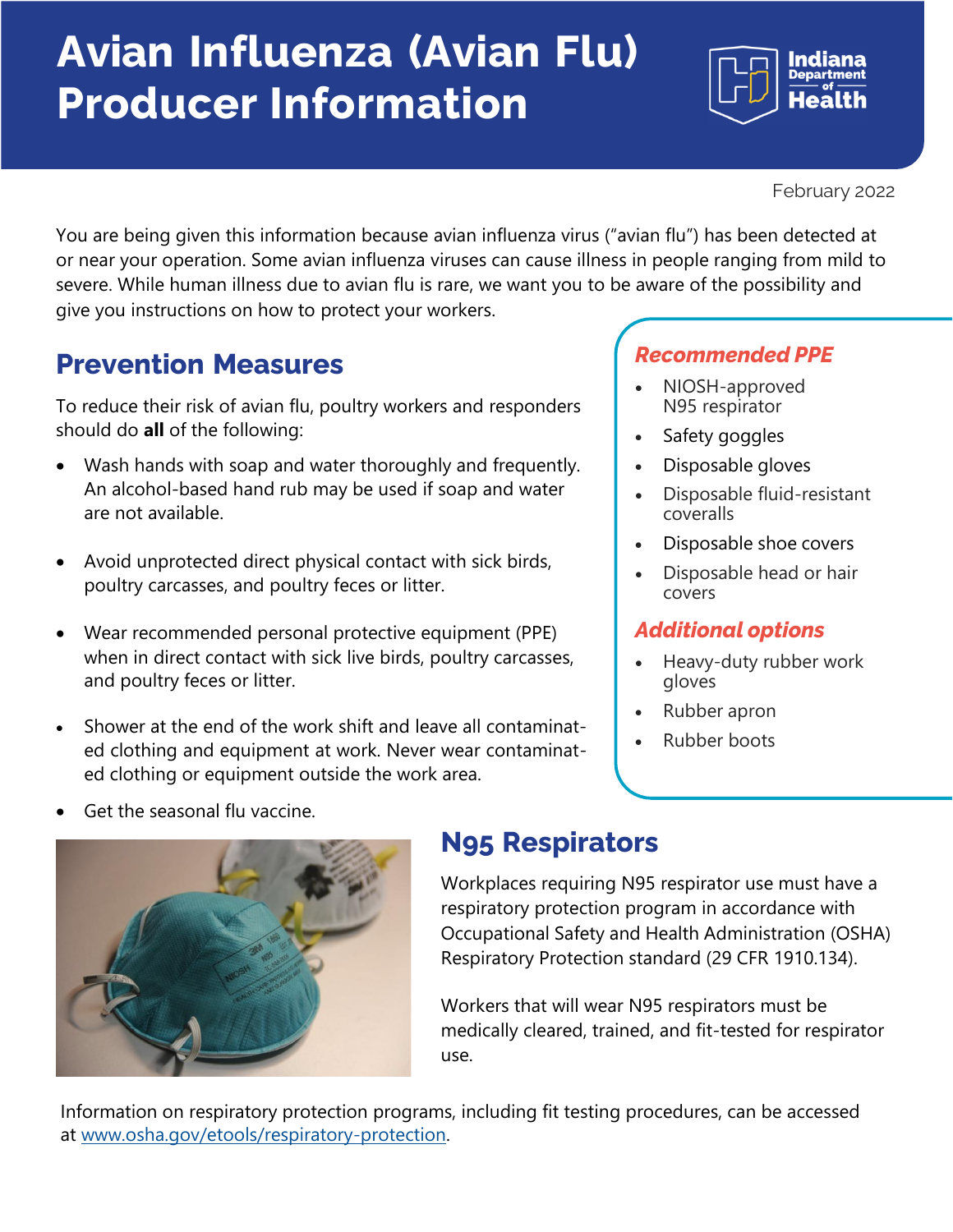### **Personal Protective Equipment (PPE)**

All PPE should be used in accordance with OSHA regulations (29 CFR 1910 Subpart I: Personal Protective Equipment). Workers must receive training on and demonstrate an understanding of the proper use of PPE as well as its limitations.

- PPE should be donned (put on) and doffed (taken off) in separate clean areas.
- Avoid touching the eyes, mouth, and nose while wearing PPE.
- Do not eat, drink, smoke, or use the bathroom while wearing PPE.
- PPE should be removed in the following sequence:
	- 1. Remove and dispose of the apron, if worn
	- 2. Clean and disinfect boots
	- 3. Remove boots
	- 4. Remove and dispose of the coverall
	- 5. Remove and dispose of gloves
	- 6. Wash hands with soap and water
	- 7. Remove goggles and respirator
	- 8. Clean and disinfect reusable goggles and respirator
	- 9. Wash hands with soap and water again



The state or local health department may require that workers who have had contact with birds potentially infected with avian flu virus be monitored for 10 days after their last exposure. Please keep track of the workers who have been exposed and be ready to provide this information to the state or local heath department upon request. If you receive a report that an exposed worker has developed flu-like illness, please immediately contact your state or local health department.

## **If a worker becomes ill after poultry exposure Call 317-233-1325**



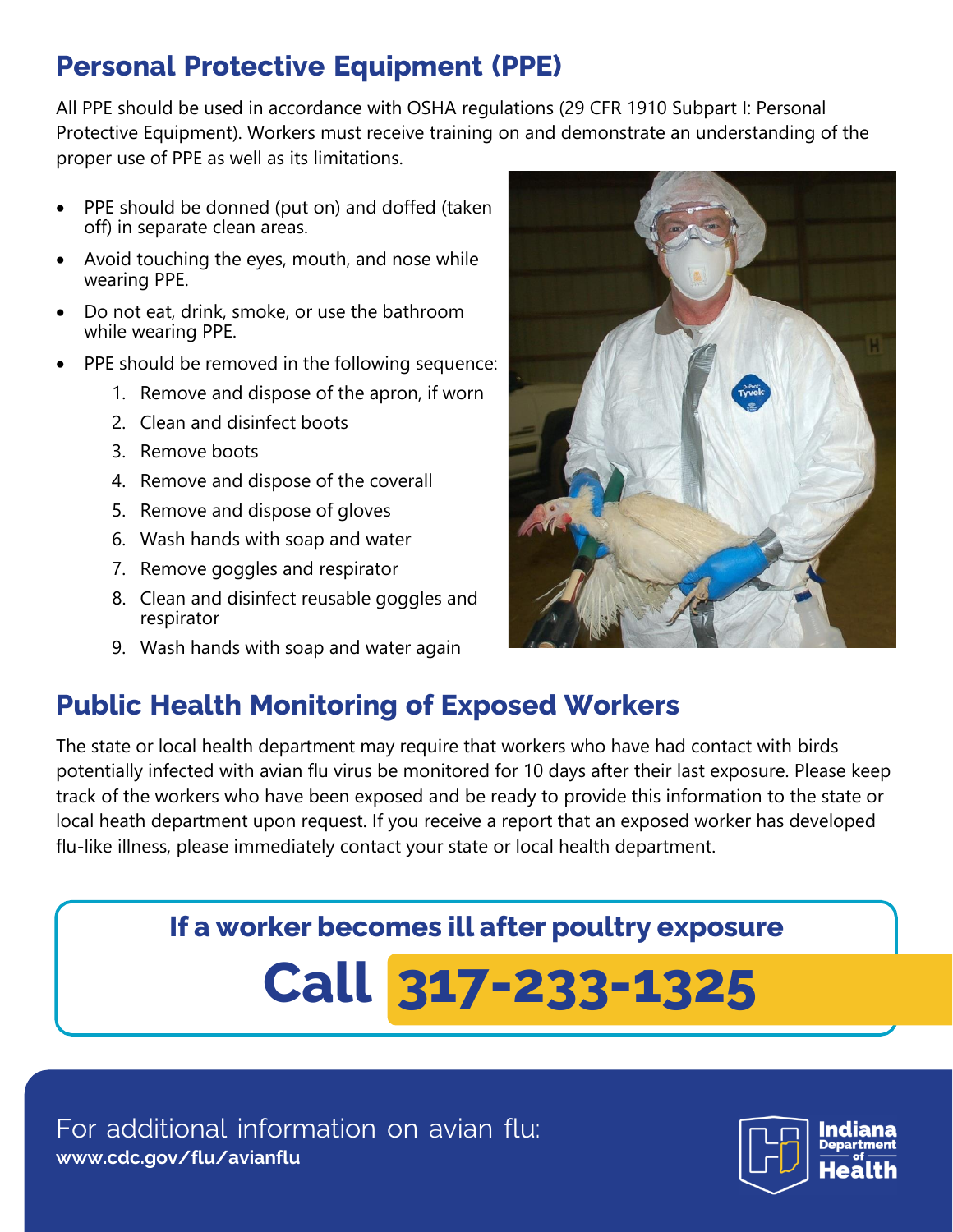## **Avian Influenza (Avian Flu) Worker Tracking Sheet**



February 2022

The state or local health department may require that workers who have had contact with birds infected with avian flu virus be monitored for 10 days after their last exposure. Please keep track of the workers who have potentially been exposed and be ready to provide this information to the state or local heath department upon request. If you receive a report that an exposed worker has developed flu-like illness, please immediately contact your state or local health department.

Record contact information below for any workers who entered the poultry house, **starting two days prior to onset of illness in the birds.**

| <b>First name</b> | Last name | <b>Home address</b><br>(including zip code) | <b>Email address</b> | <b>Phone</b> |
|-------------------|-----------|---------------------------------------------|----------------------|--------------|
|                   |           |                                             |                      |              |
|                   |           |                                             |                      |              |
|                   |           |                                             |                      |              |
|                   |           |                                             |                      |              |
|                   |           |                                             |                      |              |
|                   |           |                                             |                      |              |
|                   |           |                                             |                      |              |
|                   |           |                                             |                      |              |
|                   |           |                                             |                      |              |
|                   |           |                                             |                      |              |

**If a worker becomes ill after poultry exposure**

# **Call 317-233-1325**

For additional information on avian flu: **[www.cdc.gov/flu/avianflu](http://www.cdc.gov/flu/avianflu)**

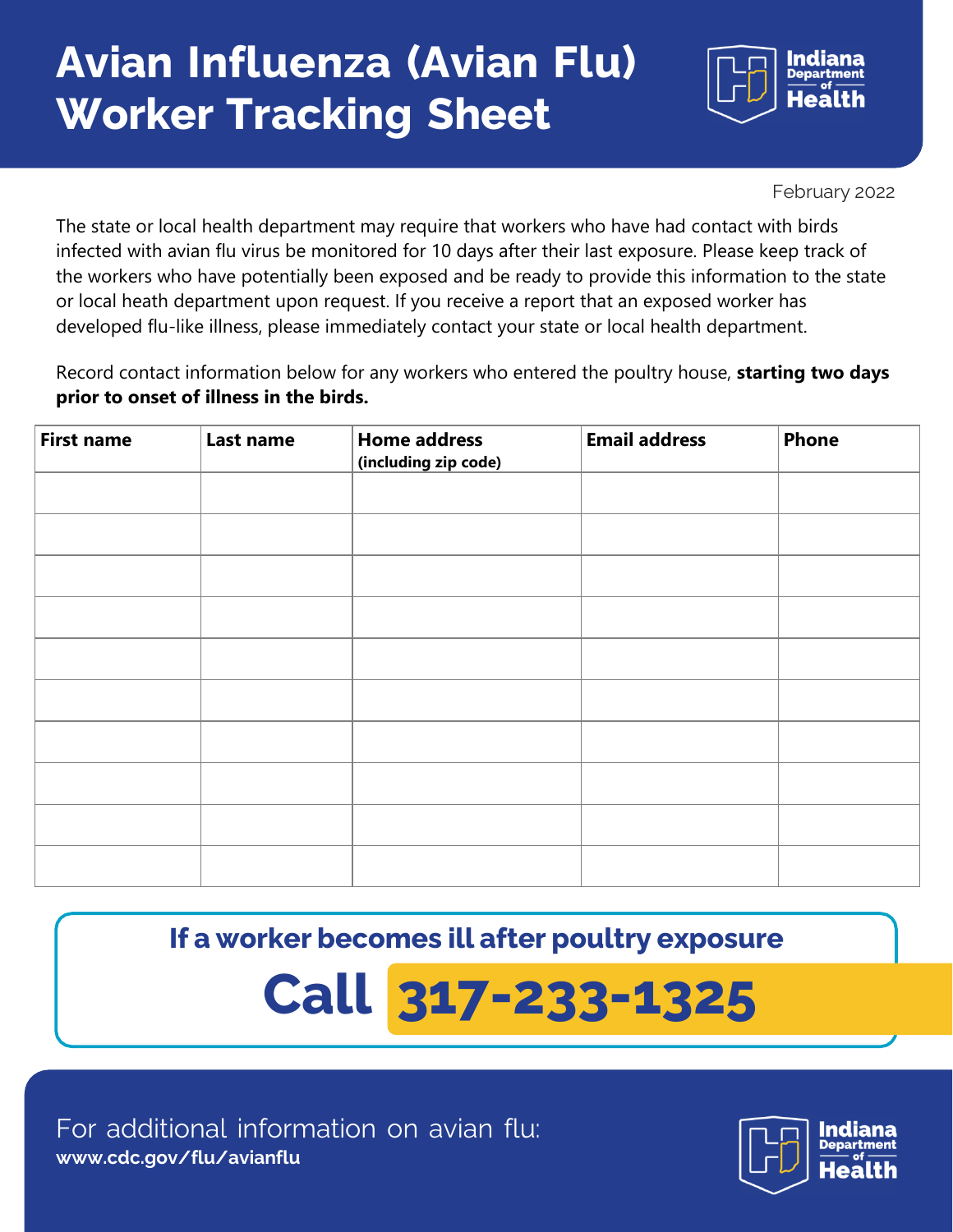## **Avian Influenza (Avian Flu) Worker Tracking Sheet**

Indiana th

February 2022

| <b>First name</b> | Last name | <b>Home address</b><br>(including zip code) | <b>Email address</b> | <b>Phone</b> |
|-------------------|-----------|---------------------------------------------|----------------------|--------------|
|                   |           |                                             |                      |              |
|                   |           |                                             |                      |              |
|                   |           |                                             |                      |              |
|                   |           |                                             |                      |              |
|                   |           |                                             |                      |              |
|                   |           |                                             |                      |              |
|                   |           |                                             |                      |              |
|                   |           |                                             |                      |              |
|                   |           |                                             |                      |              |
|                   |           |                                             |                      |              |
|                   |           |                                             |                      |              |
|                   |           |                                             |                      |              |
|                   |           |                                             |                      |              |
|                   |           |                                             |                      |              |
|                   |           |                                             |                      |              |

**If a worker becomes ill after poultry exposure**

## **Call 317-233-1325**

For additional information on avian flu: **[www.cdc.gov/flu/avianflu](http://www.cdc.gov/flu/avianflu)**